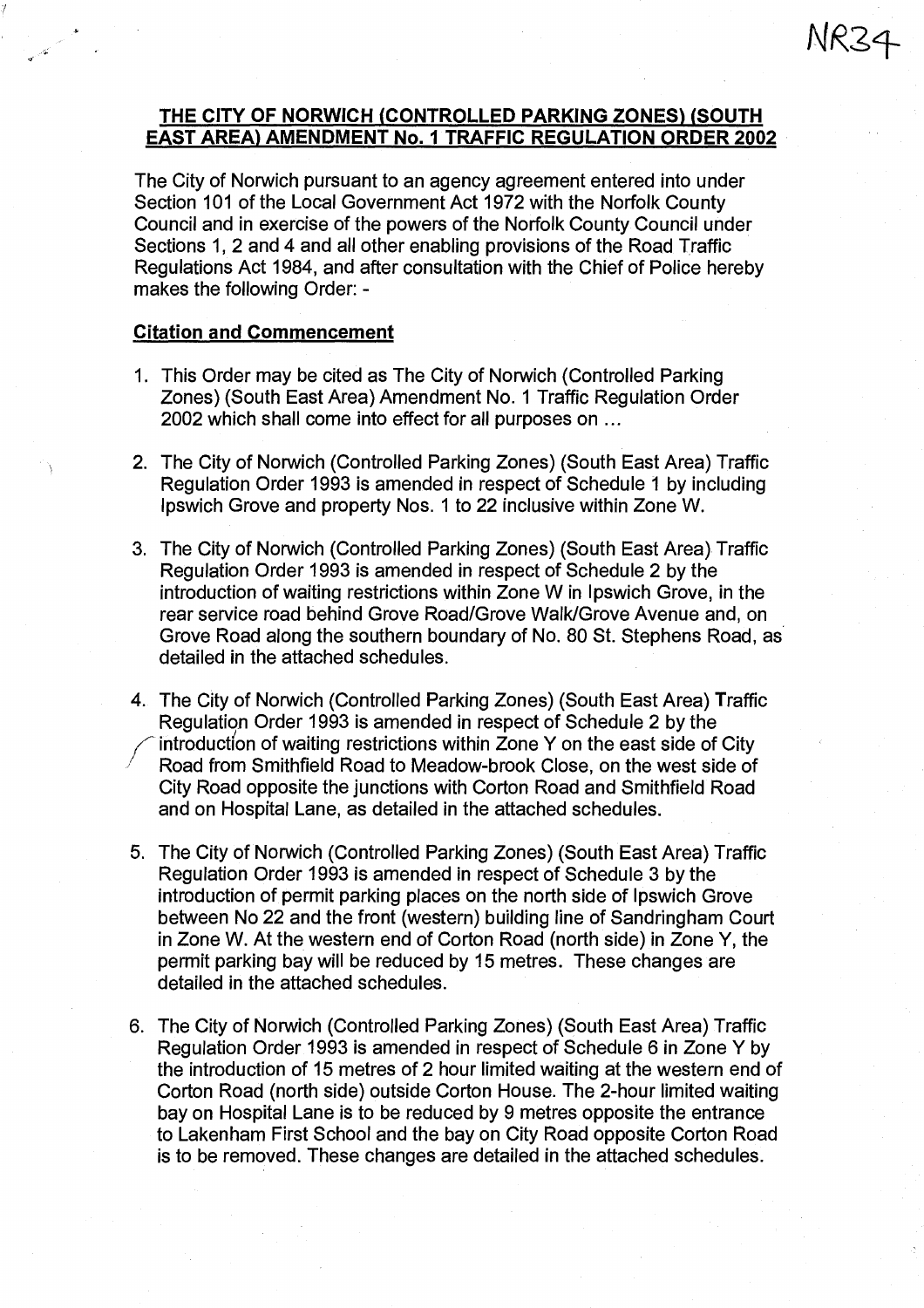7. The City of Norwich (Controlled Parking Zones) (South East Area) Traffic Regulation Order 1993 is amended in respect of Schedule 10 in Zone Y by the reduction in the length of the 3 hour limited waiting bay on Hospital Lane by 14 metres opposite the entrance to Lakenham First School and the bay on City Road opposite Lakenham first school by 3 metres, as detailed in the attached schedules

#### **Revocations**

- 8. The City of Norwich (Controlled Parking Zones) (South East Area) Traffic Regulation Order 1993 is revoked in respect of Schedule 2, City Road and Hospital Lane; Schedule 3, Corton Road; Schedules 6 and 10, City Road and Hospital Lane.
- 9. The City of Norwich (Controlled Parking Zones) (South East Area) Amendment No. 1 Order 1996 is revoked in respect of Schedule 2, Grove Road.

THE CORPORATE SEAL OF  $\mathcal{E}$ THE CITY COUNCIL OF NORWICH ) Was hereunto affixed  $\lambda$ This ... day of ... 200

Before me

**Signature** 

Head of Legal Services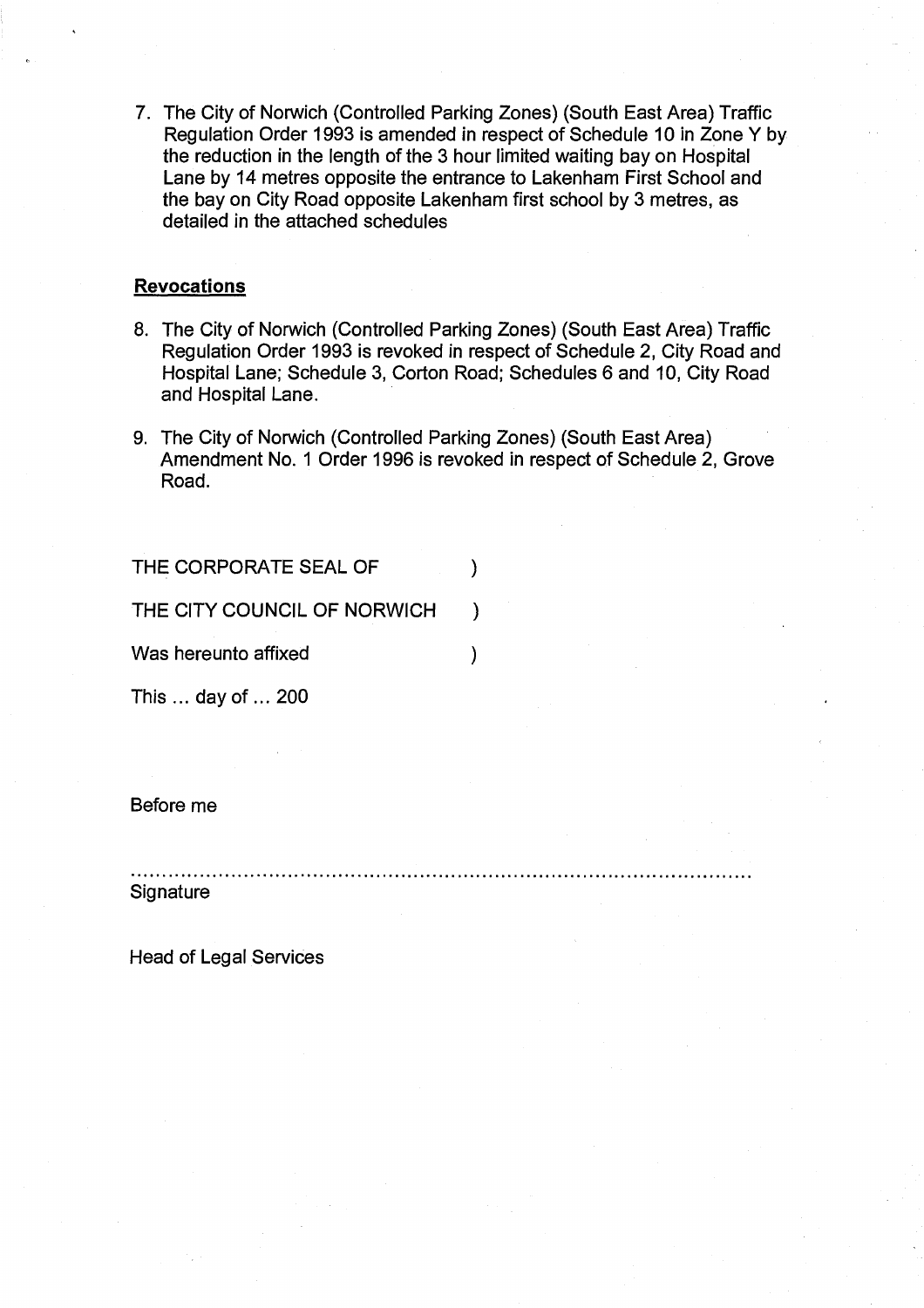# **LIST OF SCHEDULES**

- 1 Roads, lengths of roads or properties for the purpose of the issue of parking permits
- 2 No Waiting At Any Time
- 3 Permit Parking Places Mon-Sat 8am-6.30pm and any such day not being Christmas Day, Good Friday or a Bank Holiday
- 6 Limited Waiting Parking Place, 2 Hours Duration, No Return within 1 Hour Mon-Sat 8am-6.30pm Any Such Day Not Being Christmas Day, Good Friday or a Bank **Holiday**
- 10 Limited Waiting Parking Place, 3 Hours Duration, No Return within 1 Hour Mon-Sat 8am-6.30pm Any Such Day Not Being Christmas Day, Good Friday or a Bank **Holiday**

| <b>Schedule No 1</b> | Roads, lengths of roads or properties for the purpose of |
|----------------------|----------------------------------------------------------|
|                      | the issue of parking permits                             |
|                      |                                                          |

- Sub Zone Roads, lengths of roads or properties for the purpose of the issue of parking permits
	- W Ipswich Grove

#### **Schedule No 2 No Waiting At Any Time**

#### **City Road**

- (i) the east side from the boundary of Nos. 87/89 City Road to a point 8m north of the boundary of Nos. 1/3 Long John Hill
- (ii) the west side from a point 16m south of the boundary of No 10 Bellville Cresent and Corton House to a point opposite the boundary of No 1a Corton Road & 45 City Road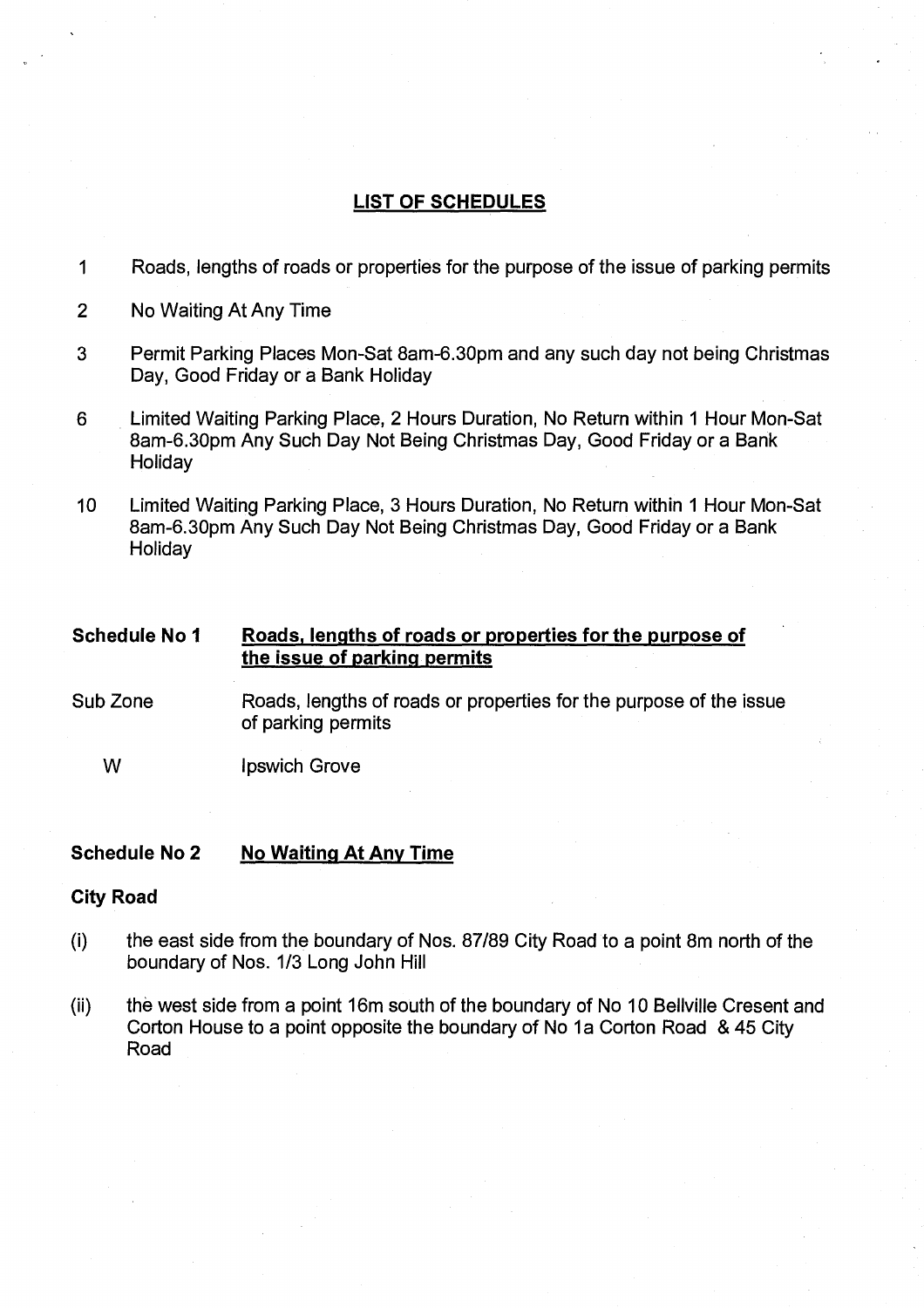## **Corton Road**

 $(i)$  the north side from a point 30m east of the eastern back of highway line of City Road to a point 26.2m west of the western back of highway line of Carlyle Road

## **Grove Avenue & Grove Road Rear Service Road**

(i) both sides for its entire length.

#### **Grove Road**

(i) the north side from its junction with St Stephens Road to a point lm east of the western building line of No 1 Grove Road

## **Hospital Lane**

(i) the south side from a point 48m east of the eastern back fo highway line of Hall Road to a point 47.5m west of the western back of highway line of City Road

#### **Ipswich Grove**

- (i) the north side from the boundary of No 22 Ipswich Grove and Sandringham Court up to and including the cul-de-sac end
- (ii) the north side from its junction with Ipswich Road to a point 10m east of the eastern back of highway line of Ipswich Road
- (iii) the south side from its junction with Ipswich Road to the boundary of No's l& 2 Ipswich Grove

## **Schedule No 3 Permit Parking Places Mon-Sat 8am-6.30pm and any such day not being Christmas Day, Good Friday or a Bank Holiday**

#### **Corton Road**

 $(i)$  the north side from a point 6.2m west of the western back of highway line of Carlyle Road to a point 26.2m west of the western back of highway line of Carlyle Road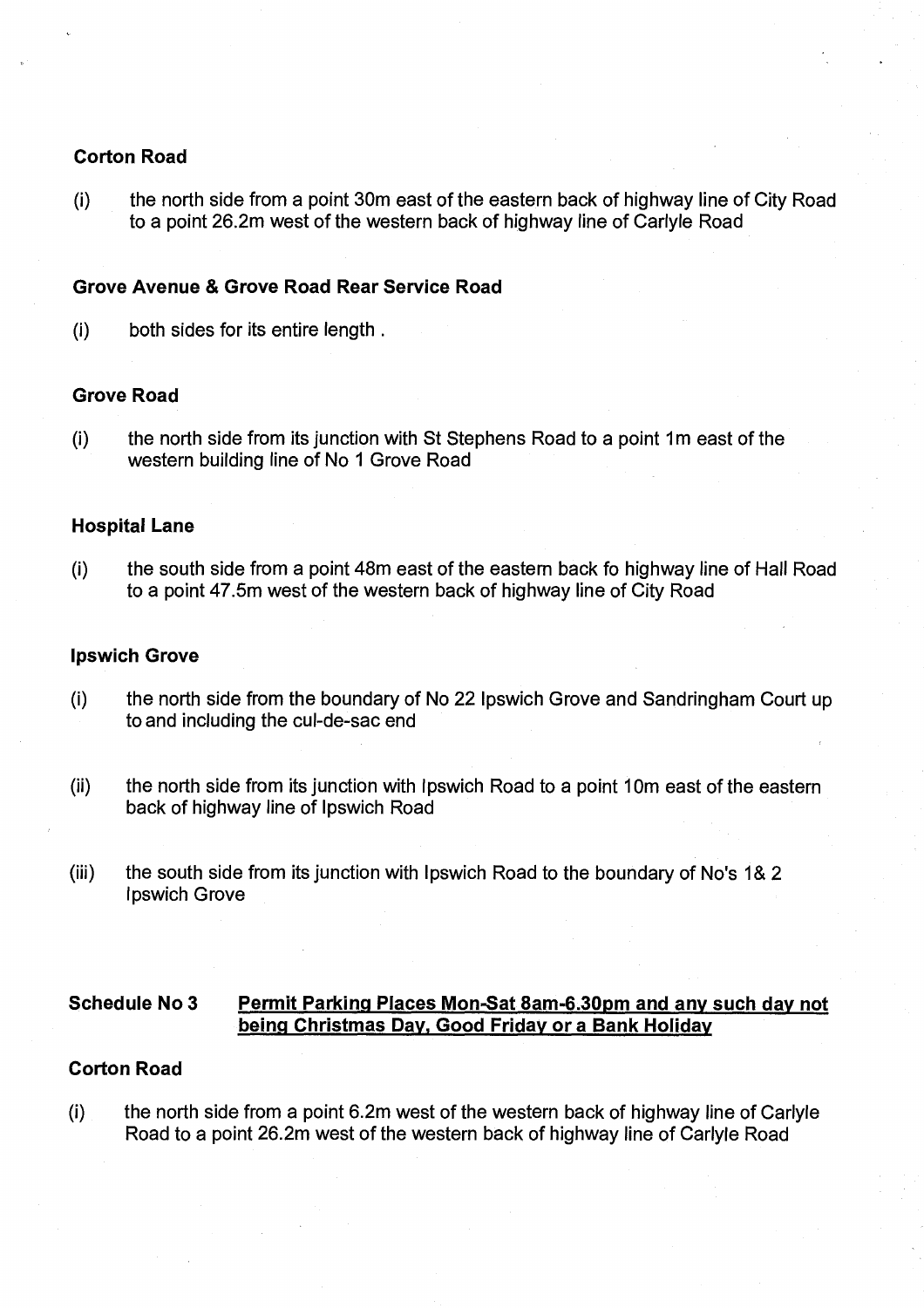## **Grove Avenue Service Road**

- $(i)$  the east side from its junction with Grove Road in a southerly direction to a point 4 metres south of back of the highway line of Grove Road
- (ii) the west side from its junction with Grove Road in a southerly direction to the rear building line of No. 2 Grove Avenue

## **Hospital Lane**

 $(i)$  the south side from a point 57 metres east of its junction with Hall Road in an easterly direction to a point 60.5 metres west of its junction with City Road

#### **Ipswich Grove**

- $(i)$  the north side from its junction with Ipswich Road in an easterly direction to a point 20 metres east of its junction with Ipswich Road
- (ii) the south side from its junction with Ipswich Road in an easterly direction to a point 20 metres east of its junction with Ipswich Road

# **Schedule 3 Permit Parking Places Mon-Sat 8am-6.30pm and any such day not being Christmas Day, Go**

#### **Corton Road**

(I) the north side from a point 15m east of the back of the highway line of City Road in an easterly direction to a point 12m west of a point opposite the centre line of Carlyle Road

## **Schedule 6 Limited Waiting Parking Place, 2 Hours Duration, No Return Within 1 Hour Mon-Sat 8am-**

## **City Road**

(i) the west side from a point 12.5m north of the centre line of Corton Road in a northerly direction to the northern boundary line of St. Marks Church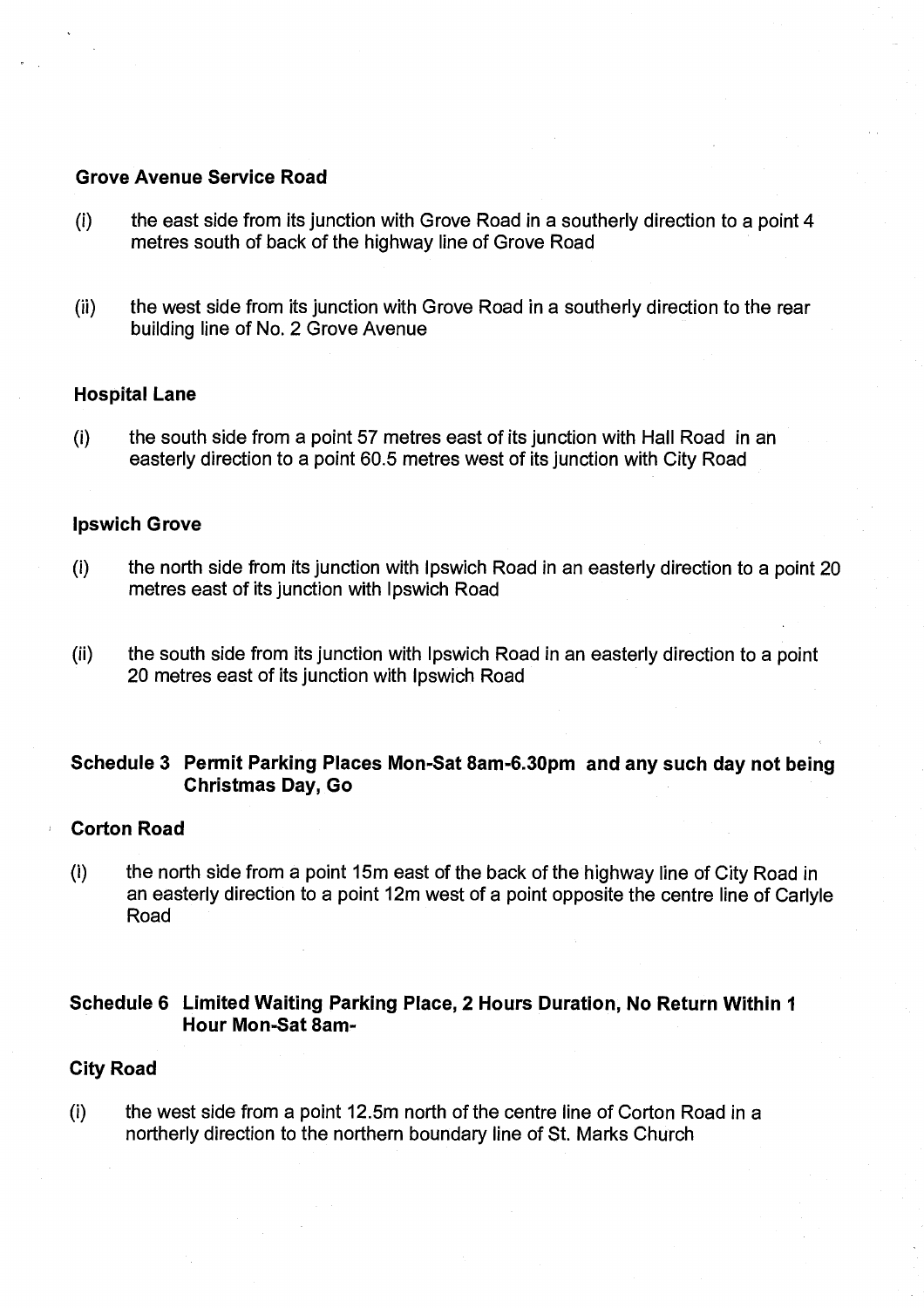## **Ipswich Grove**

(i ) the north side from a point 10m east of the eastern back of highway line of Ipswich Road to the boundary of No 22 Ipswich Grove and Sandringham Court

# **Schedule No 6 Limited Waiting Parking Place, 2 Hours Duration, No Return Within 1 Hour Mon-Sat 8am-6.30pm Any Such Day Not Being Christmas Day, Good Friday or a Bank Holiday**

## **Corton Road**

 $(i)$ the north side from a point 15m east of the eastern back of highway line of City Road to a point 30m east of the eastern back of highway line of City Road

## **Hospital Lane**

(i) the south side from its junction with Hall Road to a point 10m east of the eastern back of highway line of Hall Road

# **Schedule No 10 Limited Waiting Parking Place, 3 Hours Duration, No Return Within 1 Hour Mon-Sat 8am-6.30pm Any Such Day Not Being Christmas Day, Good Friday or a Bank Holiday**

## **Hospital Lane**

(i) the south side from its junction with City Road to a point 13m west of the western back of highway line of City Road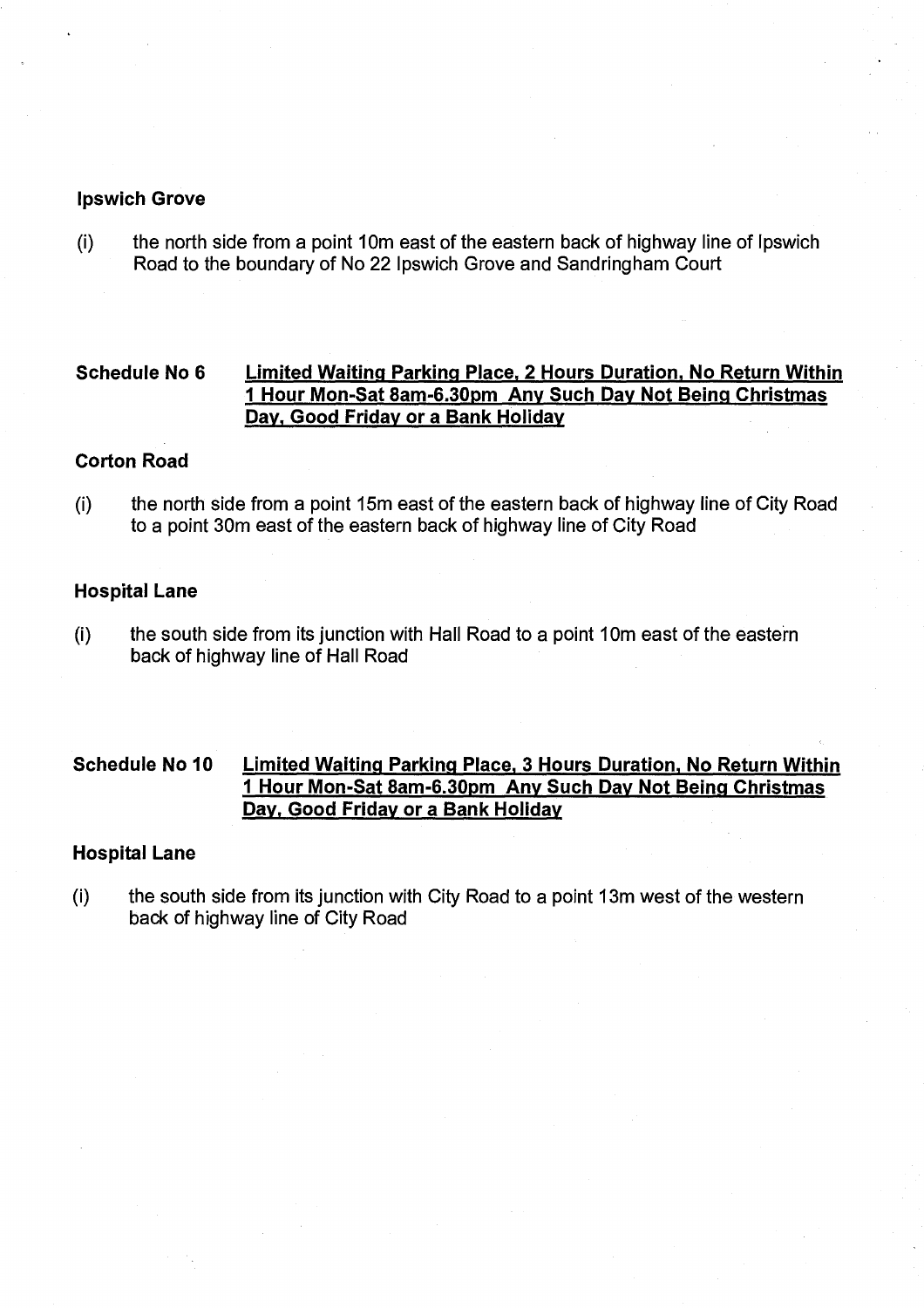# **Hospital Lane**

the south side from a point 10m east of the back of the highway line of Hall Road in  $(i)$ an easterly direction to a point 57m east of that line

# **Schedule 10 Limited Waiting Parking Place, 3 Hours Duration, No Return Within 1 Hour Mon-Sat 8am-**

## **Hospital Lane**

(i) the south side from a point 13.5m west of the back of the highway line of City Road in a westerly direction to a point 60.5m west of that line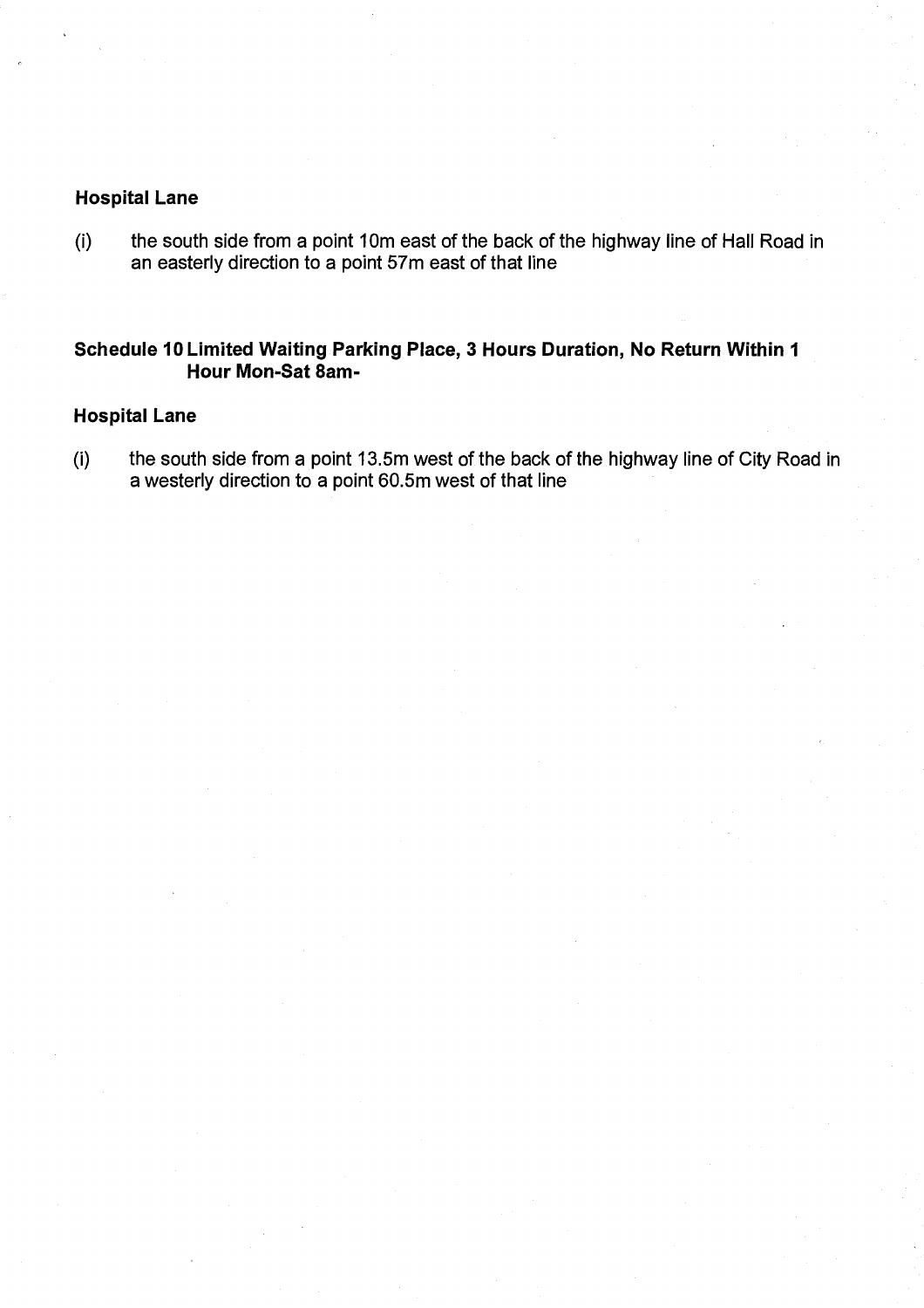# **SCHEDULE OF REVOCATIONS**

# **Items to be revoked from: THE NORWICH CITY COUNCIL (CONTROLLED PARKING ZONES) (SOUTH EAST AREA) AMENDMENT (NO. 1) ORDER, 1996**

## **Schedule 2 No Waiting At Any Time**

## **Grove Road**

(I) the north-east side from its junction with Ipswich Road to a point 27 metres southeast of the back of highway line of Ipswich Road

#### **Items to be revoked from:**

**THE NORWICH CITY COUNCIL (CONTROLLED PARKING ZONES) (SOUTH EAST AREA) TRAFFIC REGULATION ORDER, 1993** 

## **Schedule 2 No Waiting At Any Time**

#### **City Road**

- (i) the east side from a point 17 metres north of the centre line of Jubilee Terrace to a point 35.5 metres south of its centre line of Smithfield Road
- (ii) the east side from a point 50 metres north of its centre line of Lindley Street to a point 9 metres north of the boundary line of No.1 and 3 Long John Hill
- (iii) the west side from a point 34 metres south of the centre line of Bellville Crescent to the northern boundary line of St. Marks Churchyard
- (iv) the west side from a point 12.5 metres north of the centre line of Corton Road to a point 12.5 metres south of the centre line

## **Grove Avenue**

(i) the north-west side from its junction with Grove Avenue in a northeasterly direction to the north eastern building line of 54 Grove Avenue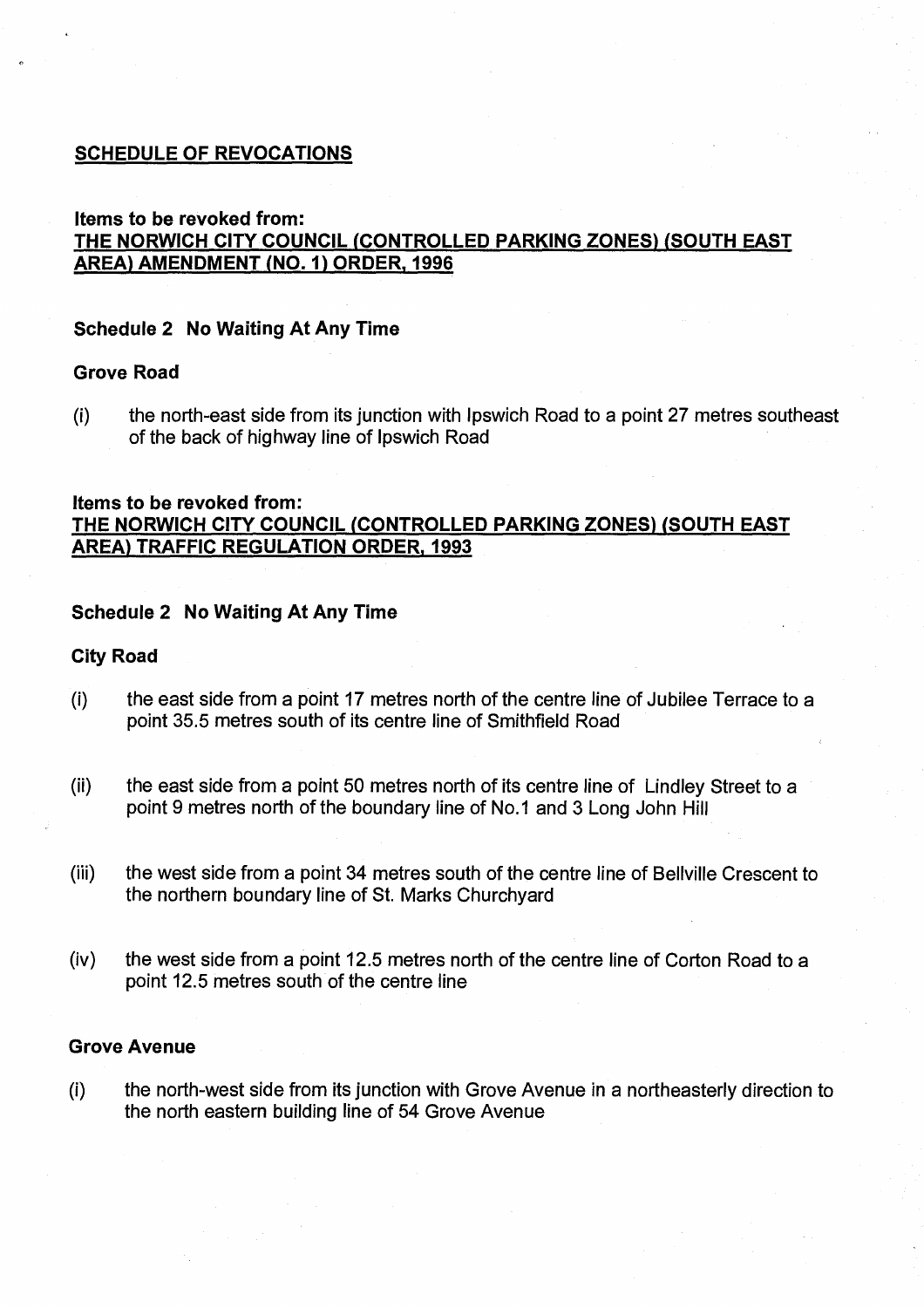2 32.0m *ij* e rr Existing Double Yellow Lines **AOVE** AVENUE Reduced by 10m $\frac{3}{2}$ ढ़ **Zone W Permit Parking Bay 8am to 6:30pm Monday to Saturday Sandringham Country of the Search of the Search of the Search of the Search of the Search of the Search of the Search of the Search of the Search of the Search of the Search of the Search of the Search of the Search of th** Arundel Co **New Double Yellow Line**  Existing Double Yellow **Charles Contract on the Contract of Contract on the Contract of Contract on the Contract of Contract on the Contract of Contract on the Contract of Contract on the Contract of Contract on the Contra Elmhurst** L. **New No Through Road Sign**  يستعيد **Line Extended New Single Yellow Line No Waiting 8am to 6:30pm**   $\cup'$  : **Monday to Saturday**   $^{\prime}$  / / This map is based upon or reproduced from Ordnance Survey material with the permission --.....\_ of Ordnarice Survey on behalf of Her Majesty's Stationery Office. (c) Crown Copyright Unauthorised reproduction infringes Crown Copyright and may lead to prosecution or civil proceedings. Norwich City Council Licence No. L.A.078867 1999 Project **Scale** NORWICH **LAKENHAM COMMUNITY 1:1000**  City Council **TRANSPORT PLAN**  Drawing Title **Ipswich Grove -**  Drawn By **Michael Loveday Inclusion in CPZ JLD Director of Spatial Planning Norwich NR2 1WP**  Drawing Number Date **01603 212188 SEPT 2002 PL1TR13329160811**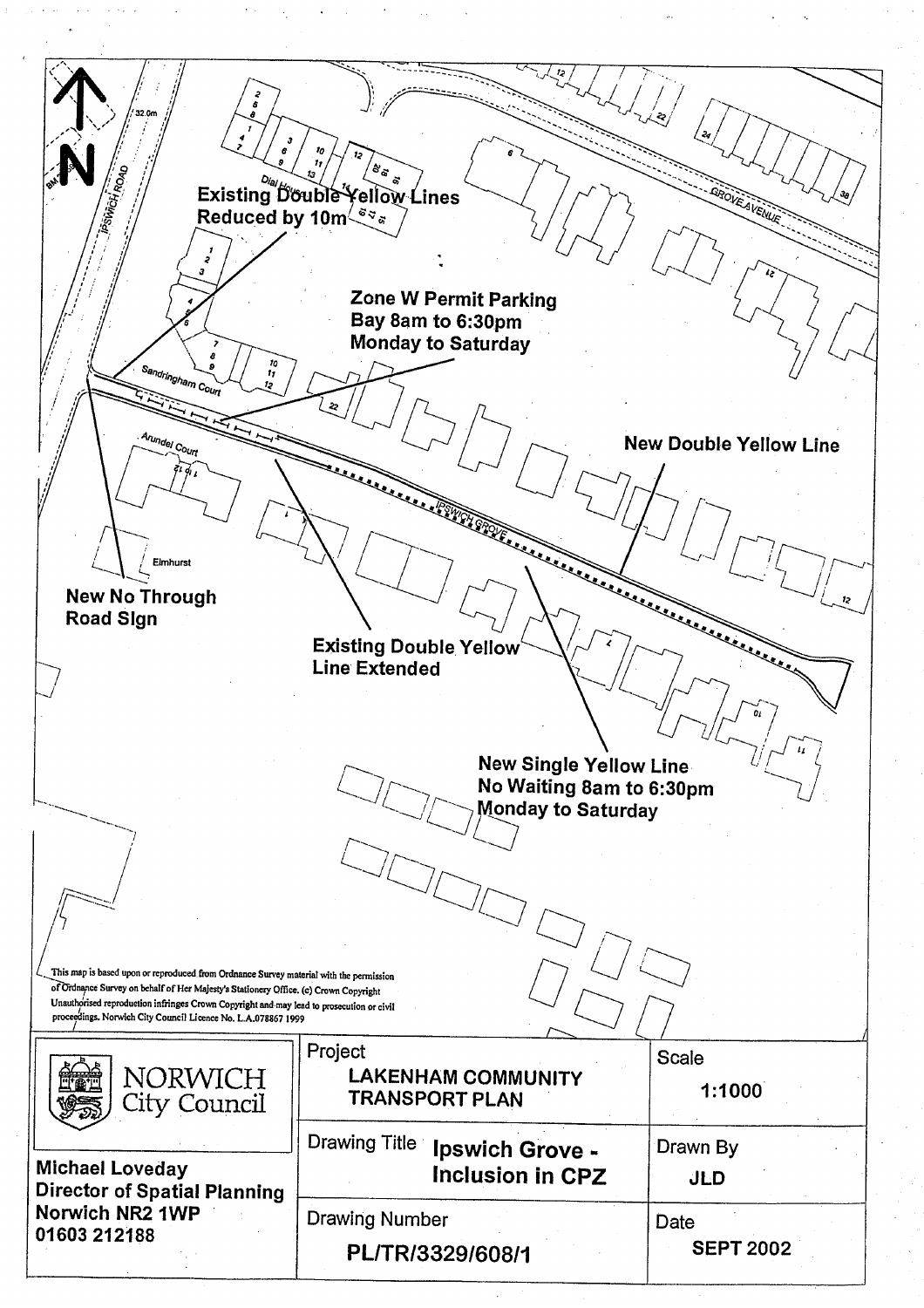The Existing Double Yellow Lines at the Junction to be extended  $\triangle^0$ Existing Single Yellow Lines **ROAD** ళిన  $\frac{3}{2}$ Existing Single Yellow Lines in Rear Access to be Converted to Double Yellow Lines Ehis map is based upon or reproduced-from  $\alpha$  or dnamce Survey material with the permission of Ordilance Survey on behalf of Her Majesty's Stationery Office. (c) Crown Copyright Unauffrom end profession infringes Crown Copyright and may lead to prosecution organization. సొ ৡ Project Scale **NORWICH LAKENHAM COMMUNITY** 1:1000 **TRANSPORT PLAN** City Council **Drawing Title** Drawn By **Michael Loveday Grove Ave & Rd Rear Access JLD Director of Spatial Planning** Norwich NR2 1WP **Drawing Number** Date 01603 212188 **SEPT 2002** PL/TR/3329/608/2